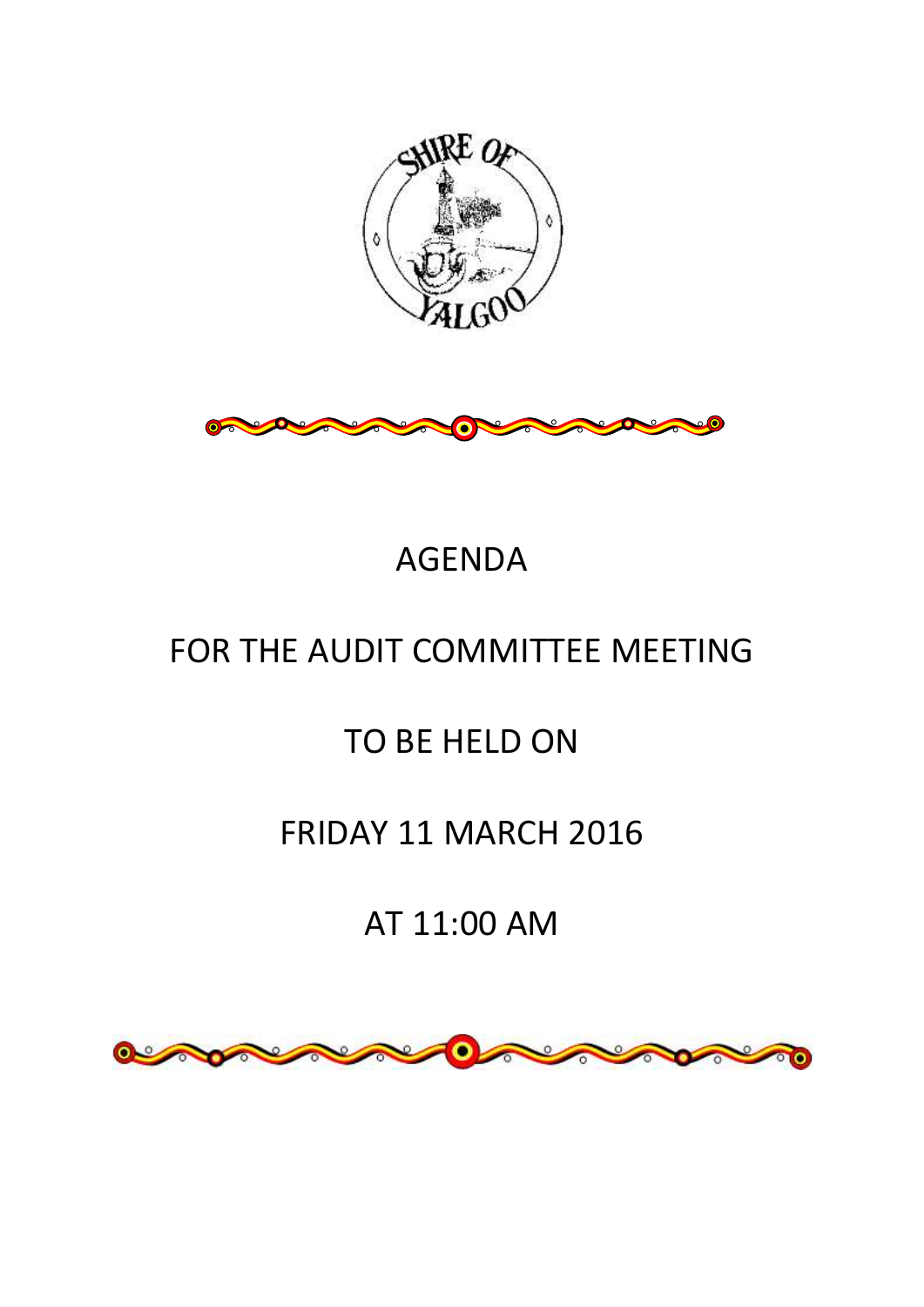## SHIRE OF YALGOO

### NOTICE OF AUDIT COMMITTEE MEETING

### A MEETING OF THE AUDIT COMMITTEE WILL BE HELD IN THE COUNCIL CHAMBERS ON FRIDAY 11 MARCH 2016 COMMENCING AT 11:00 AM

**Silvio Brenzi Chief Executive Officer**

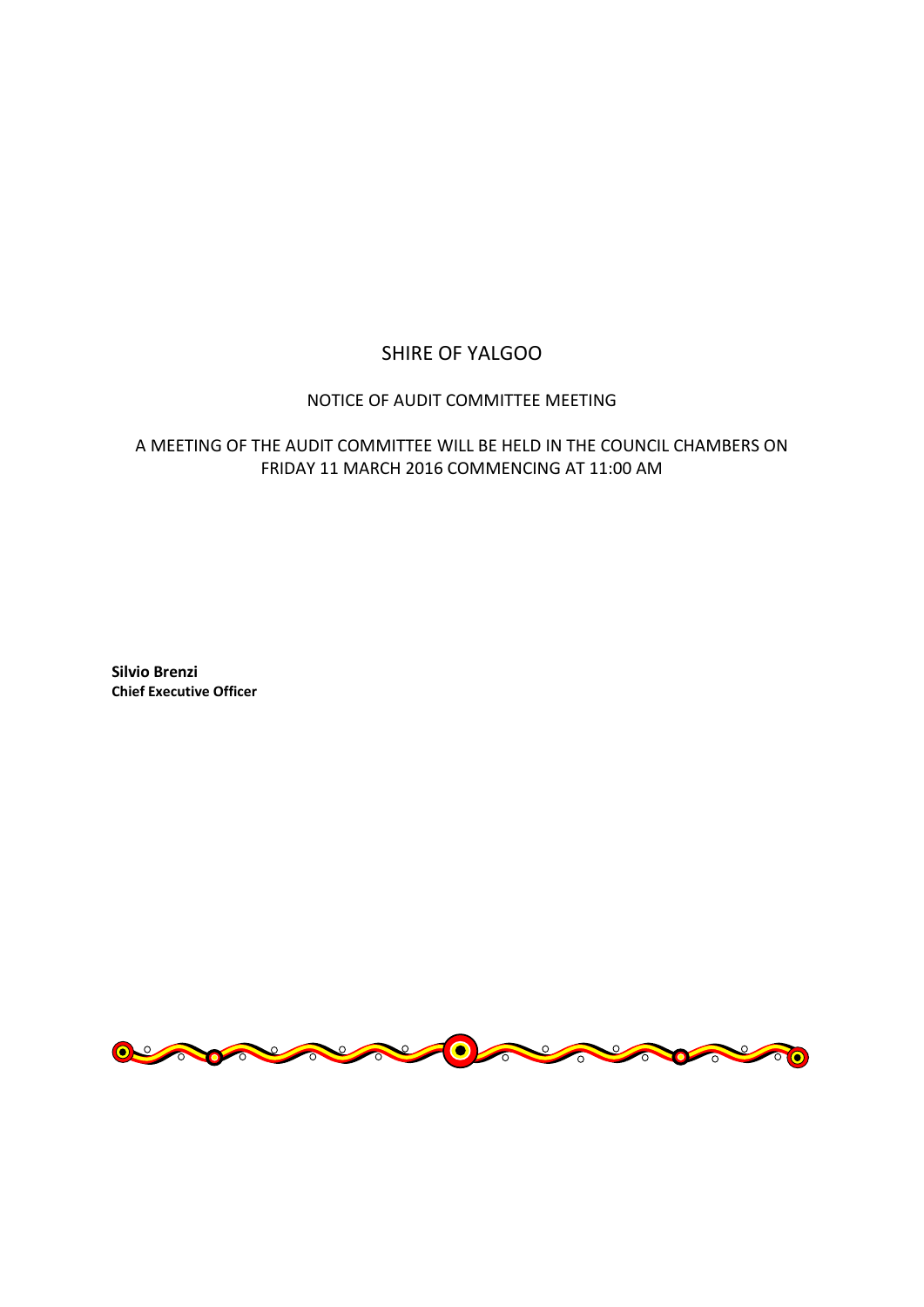# **CONTENTS**

| 2.             |  |
|----------------|--|
| 3.             |  |
| $\mathbf{A}$ . |  |
| 5.             |  |
| 6.             |  |
|                |  |
|                |  |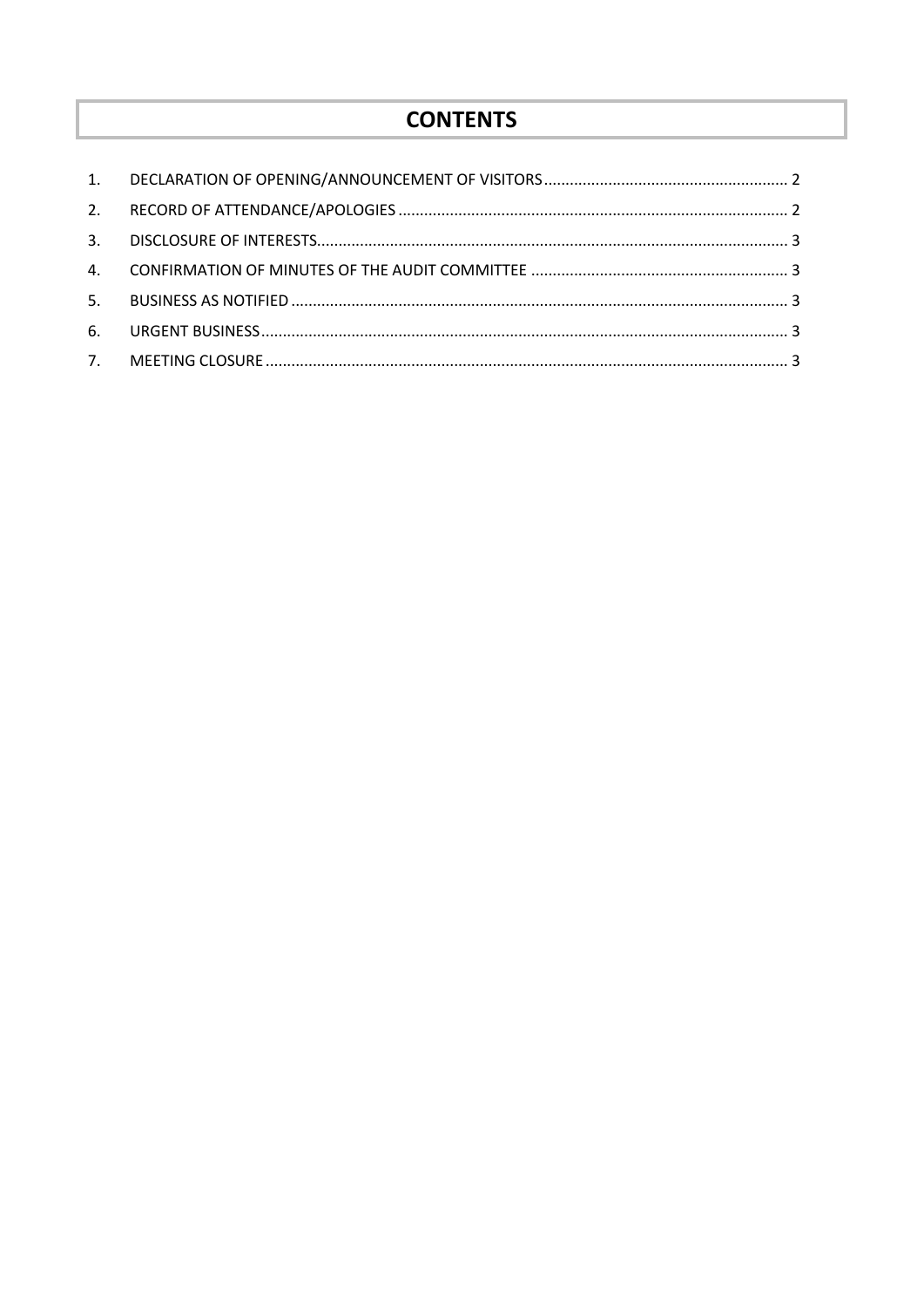

Agenda for the Audit Committee Meeting to be held in the Council Chambers, 37 Gibbons Street, Yalgoo, on Friday 11 March 2016, commencing at 11:00 am.

#### **Members of the Audit Committee**

*Council has historically nominated all Councillors to be members of the Audit committee. Nominations to the Audit Committee must be by absolute majority.*

*The Shire of Yalgoo Audit Committee was established by an absolute majority of Council, resolution S2014- 0110, following the 2013 general election in accordance with s7.1A of the Act.*

*At the Ordinary Meeting of Council 22 October 2015, resolution C2015-1007 declared all positions on the Audit Committee vacant.*

*Council subsequently appointed, by absolute majority, all Councillors as members of the audit committee:*

- *Cr Neil Grinham (C2015-1008)*
- *Cr Robert (Bob) Grinham (C2015-1008)*
- *Cr MR (Raul) Valenzuela (C2015-1008)*
- *Cr Percy Lawson (C2015-1008)*
- *Cr J Kanny (C2015-1008)*
- *Cr G Trenfield (A2016-03xx)*

*The term of office is until the next ordinary elections in October 2016.*

*As at 8 March 2016, the members of the Audit Committee are Crs N Grinham, R Valenzuela, R Grinham, P Lawson, J Kanny and G Trenfield.*

## <span id="page-3-0"></span>**1. DECLARATION OF OPENING/ANNOUNCEMENT OF VISITORS**

### <span id="page-3-1"></span>**2. RECORD OF ATTENDANCE/APOLOGIES**

MEMBERS

STAFF

GUESTS

**OBSERVERS** 

APOLOGIES